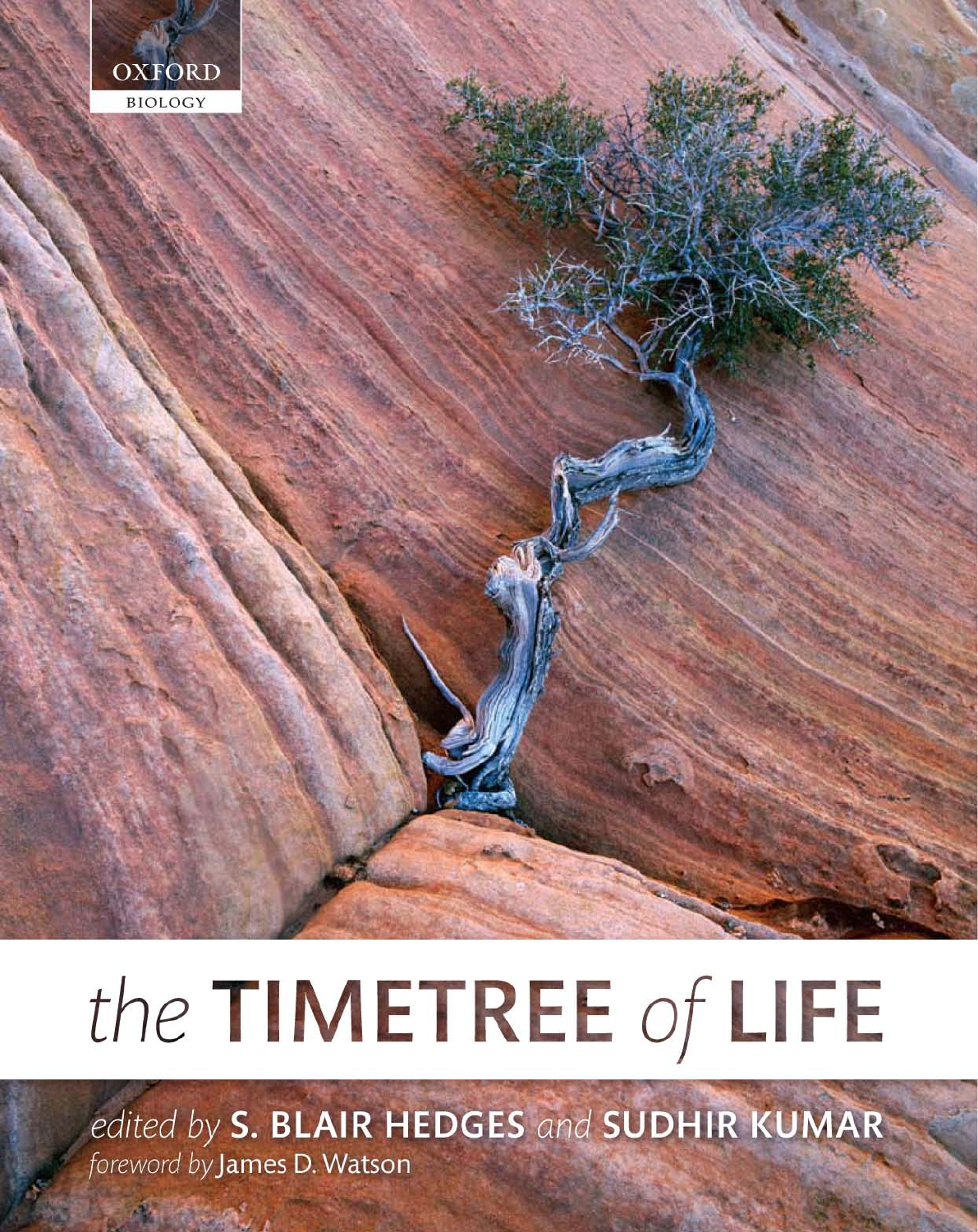# Ferns

#### *Kathleen M. Pryer\* and Eric Schuettpelz*

Department of Biology, Duke University, Durham, NC 27708, USA \*To whom correspondence should be addressed (pryer@duke.edu)

# Abstract

Ophioglossoids, whisk ferns, marattioids, horsetails, and leptosporangiates form a well-supported monophyletic group of seed-free vascular plants sometimes referred to as monilophytes (ferns). With approximately 10,000 species, ferns are the closest relatives of the seed plants. All five of the major extant fern lineages were present by the end of the Carboniferous (~299 million years ago, Ma). The Permian (299–251 Ma) and Triassic (251–200 Ma) witnessed the establishment of many leptosporangiate lineages. But despite these ancient origins, several successive radiations in the Cretaceous Period (146-66 Ma) and Cenozoic Era (66–0 Ma) generated most of modern fern diversity.

Extant ferns form a monophyletic group of vascular plants (1-8) that number about 10,000 species divided unequally among five major lineages—ophioglossoids, whisk ferns, marattioids, horsetails, and leptosporangiates—and recognized in 11 orders and 37 families (*9*) (Fig. 1). These lineages are all spore-bearing and "seedfree" (10). By tradition they were previously classified together with lycophytes (the only other seed-free lineage of vascular plants) under the umbrella-term "pteridophytes" or "ferns and fern allies." However, it is now clear that the five fern lineages together (without lycophytes) are the closest relatives of the seed plants (*1–8*), a position supported by the presence of euphylls—leaves with marginal or apical meristems and an associated leaf gap in the vascular stele (*11*)—and a 30-kb inversion in the plastid genome (*12*). An obvious morphological sharedderived character for ferns is lacking, but the monophyly of this clade is supported by sperm ultrastructure (6), sporophyte anatomy (*1*), and DNA sequence data (*2–5, 8*). Here, we provide an overview of fern relationships and divergence time estimates for the major groups.

Within ferns, the first dichotomy separates two robustly supported clades: one consisting of ophioglossoids plus whisk ferns and the other containing horsetails, marattioids, and leptosporangiates (*4, 13*). Whisk ferns and ophioglossoids are both relatively small lineages (~100 species total in two families and six genera; *9*) and both have a poor fossil record. Because of the extent of morphological simplification in both families, their close relationship was only recently recognized from molecular phylogenetic studies (2, 3). Horsetails, marattioids, and leptosporangiates are well supported as a clade, but relationships among these lineages remain equivocal (2-5, 8, 13). Horsetails are an ancient group of plants with fossil relatives dating back to the Late Devonian (385–359 Ma), but today consist of a mere 15 living species (all in *Equisetum*). The length of the branch (in terms of the number of DNA substitutions per site) leading to its few living species (with no other living taxa to sample) may be a complicating factor in determining the exact relationship of *Equisetum* to other fern lineages (8, 14). The marattioid ferns are also an ancient group, first appearing in the middle Carboniferous. In the Late Carboniferous and Permian, several large marattioid representatives originated, including *Psaronius*, which reached heights of about 8 m. Marattioids experienced a decline in diversity since the end of the Paleozoic (251 Ma), and today are represented by about 150 species in at least four genera (*9*).

The best-known and largest lineage of ferns is the leptosporangiates (Fig. 1), a monophyletic group of



Fig. 1 A leptosporangiate fern (*Matonia pectinata* R. Br.) from Malaysia. Credit: K. M. Pryer.

K. M. Pryer and E. Schuettpelz. Ferns (Monilophyta). Pp. 153-156 in *The Timetree of Life*, S. B. Hedges and S. Kumar, Eds. (Oxford University Press, 2009).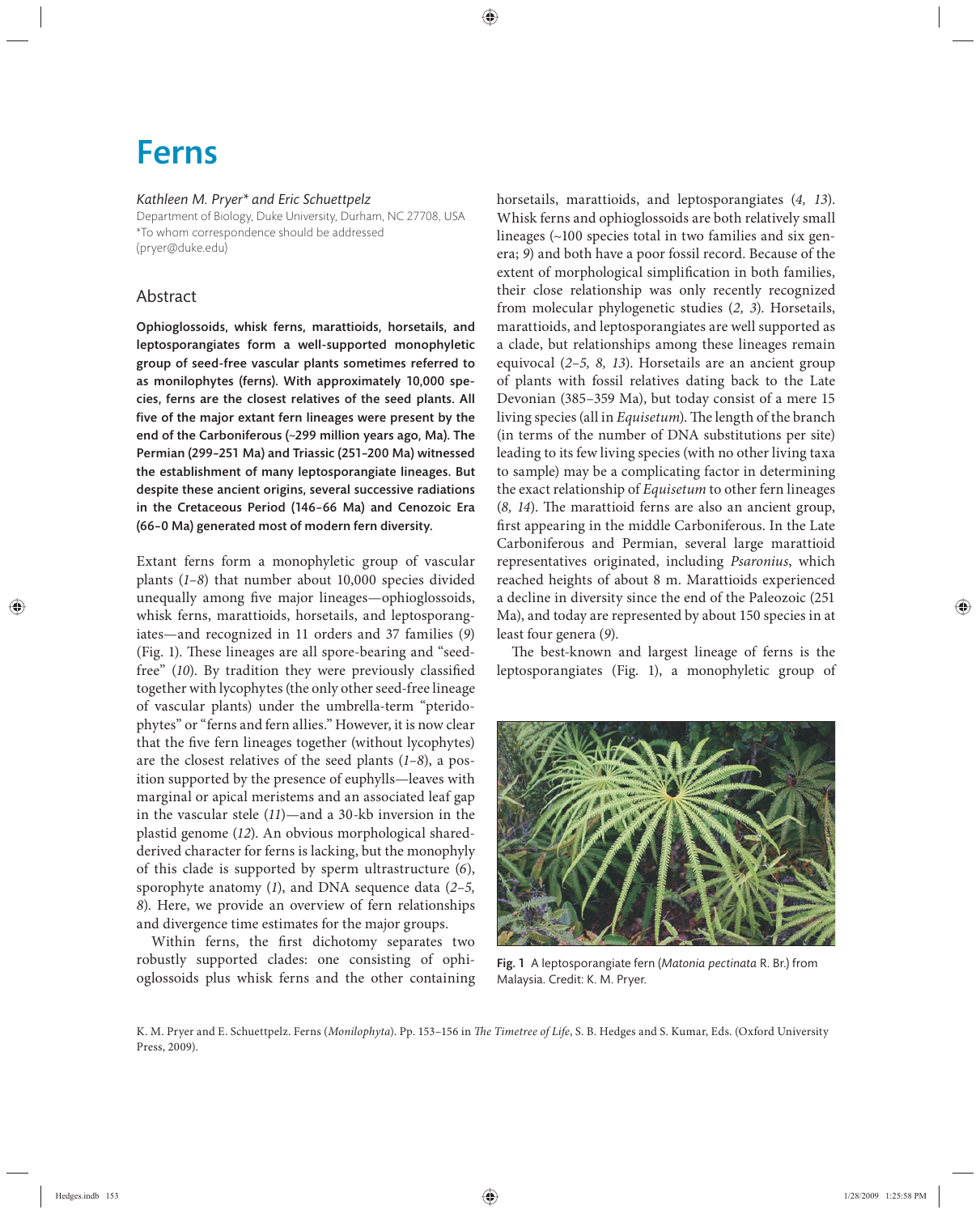

Fig. 2 A timetree of ferns. Divergence times are shown in Table 1. All numbered nodes (except 3, 7, and 17) are well supported. Gleichenioids-1 = Gleicheniaceae; Gleichenioids-2 = Dipteridaceae and Matoniaceae; Schizaeoids-1 = Lygodiaceae; Schizaeoids-2 = Anemiaceae and Schizaeaceae; Tree ferns-1 = Cibotiaceae, Cyatheaceae, Dicksoniaceae, and Metaxyaceae; Tree ferns-2 = Culcitaceae (not sampled in *4*), Loxomataceae, Plagiogyriaceae, and Thyrsopteridaceae (not sampled in *4*); Lindsaeoids+ = Lindsaeaceae and Saccolomataceae;

more than 9000 species. These ferns have sporangia that develop from a single cell and have mature walls only one cell thick. Most leptosporangiate ferns also possess a distinctive annulus that serves to eject the (usually 64) spores. The osmundaceous ferns (Osmundaceae) are well supported as the closest relative of all other leptosporangiates (4, 13, 15). This position is consistent with the fossil record, as the oldest leptosporangiate fossils assignable to an extant lineage are members of this clade (16, 17). The filmy ferns, composing a single large family (Hymenophyllaceae) and the gleichenioid ferns, Eupolypods I-1 = Dryopteridaceae in part; Eupolypods I-2 = Davalliaceae, Dryopteridaceae (in part), Lomariopsidaceae, Oleandraceae, Polypodiaceae, and Tectariaceae (not sampled in *19*); Eupolypods II-1 = Aspleniaceae; and Eupolypods II-2 = Blechnaceae, Onocleaceae, Thelypteridaceae, and Woodsiaceae. *Abbreviations*: C (Carboniferous), CZ (Cenozoic), D (Devonian), J (Jurassic), Ng (Neogene), P (Permian), Pg (Paleogene), and Tr (Triassic).

with three smaller families (Dipteridaceae, Matoniaceae, and Gleicheniaceae), are both clearly monophyletic (*13,*  15). However, the precise relationships of filmy ferns and gleichenioids to one another and to the remaining leptosporangiate ferns remain unclear. The schizaeoid ferns are well supported as closest to the so-called "core leptosporangiates" (*4, 13, 15*), a large clade comprising three monophyletic groups: heterosporous ferns, tree ferns, and polypod ferns.

Although not always thought to form a natural group (*18*), the monophyly of polypod ferns receives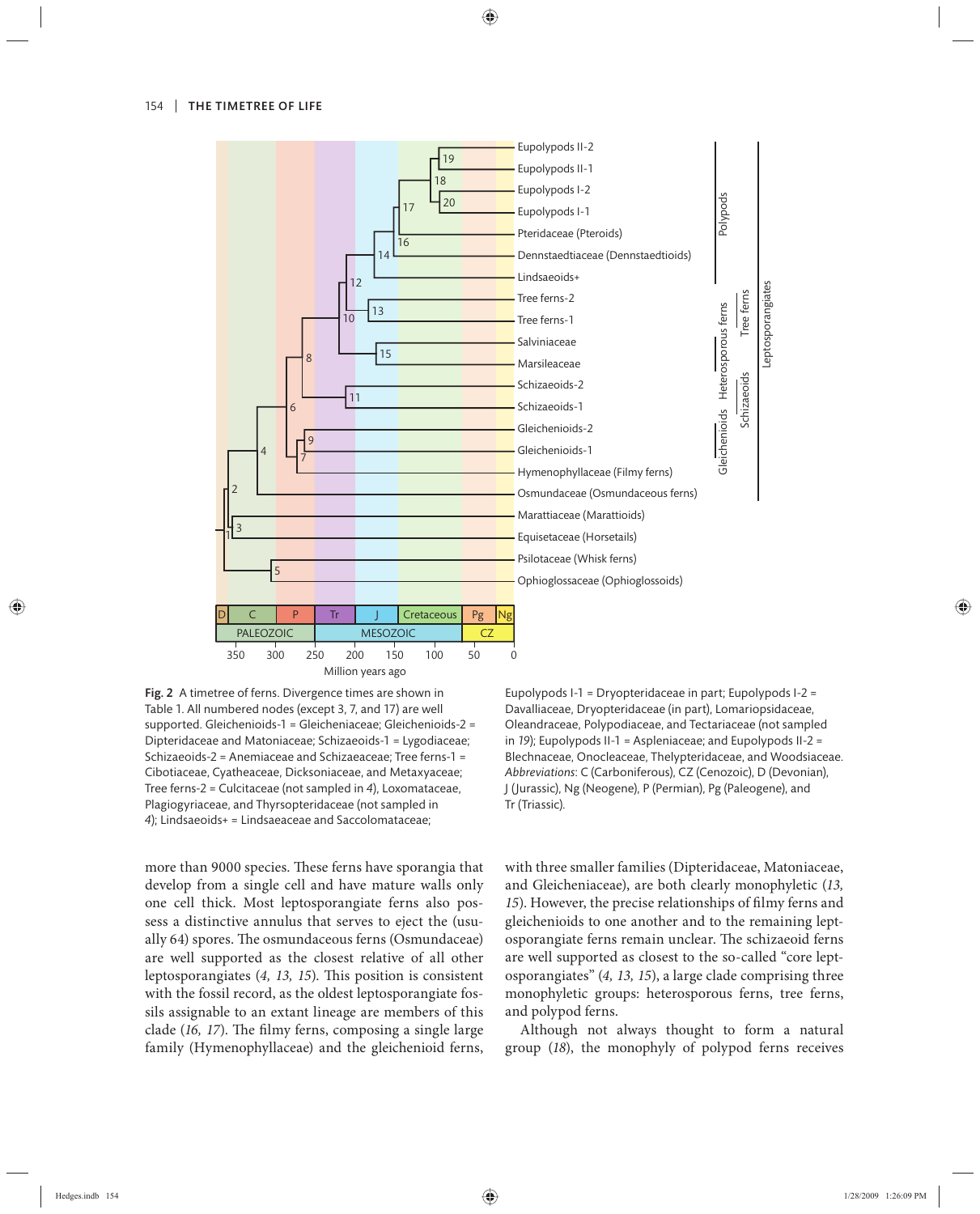| Timetree       |             |             | <b>Estimates</b> |           |             |  |
|----------------|-------------|-------------|------------------|-----------|-------------|--|
| Node           | <b>Time</b> | Ref. (4)    |                  | Ref. (19) |             |  |
|                |             | <b>Time</b> | CI               | Time      | CI          |  |
| 1              | 364.4       | 364.4       | 364-356          |           |             |  |
| $\overline{2}$ | 359.6       | 359.6       |                  |           |             |  |
| 3              | 354.0       | 354.0       |                  |           |             |  |
| $\overline{4}$ | 323.1       | 323.1       | 330-310          |           |             |  |
| 5              | 305.6       | 305.6       | 318-267          |           |             |  |
| 6              | 286.2       | 286.2       | 297-272          |           |             |  |
| 7              | 272.9       | 272.9       | 283-259          |           |             |  |
| 8              | 266.3       | 266.3       | 281-250          |           |             |  |
| 9              | 263.3       | 263.3       |                  |           |             |  |
| 10             | 220.0       | 220.0       | 232-206          |           |             |  |
| 11             | 211.6       | 211.6       | 237-188          |           |             |  |
| 12             | 210.8       | 210.8       |                  |           |             |  |
| 13             | 182.9       | 182.9       | 195-169          |           |             |  |
| 14             | 175.8       |             |                  | 175.8     | $200 - 163$ |  |
| 15             | 173.3       | 173.3       | 186-156          |           |             |  |
| 16             | 151.4       |             |                  | 151.4     | 174-137     |  |
| 17             | 144.5       |             |                  | 144.5     | 167-130     |  |
| 18             | 104.7       |             |                  | 104.7     | 124-91      |  |
| 19             | 94.5        |             |                  | 94.5      | 112-79      |  |
| 20             | 93.6        |             |                  | 93.6      | $112 - 81$  |  |

Table 1. Divergence time estimates (Ma) and their confidence/ credibility intervals among ferns.

Note: For each node, the confidence interval was calculated from ref. (4) or ref. (19), as the mean  $\pm$  1.96 times the standard deviation (when the standard deviation was equal to zero or not reported, no interval is given).

solid support in all recent analyses (4, 13, 15, 19). This clade, accounting for about 80% of all living fern species, is united by an unequivocal derived morphological character—sporangia each with a vertical annulus interrupted by the stalk. The smaller of the two clades arising from the first divergence within the polypod clade contains the lindsaeoid ferns and a few rather enigmatic fern genera (*Cystodium*, *Lonchitis*, and Saccoloma). The remaining polypods compose three well-supported clades: the small dennstaedtioid clade (Dennstaedtiaceae), the large pteroid clade (Pteridaceae), and the hyperdiverse eupolypod fern clade. The relationships among these three lineages are ambiguous. Within the eupolypods, two large clades of roughly equal size are resolved, which were recently dubbed "eupolypods I" and "eupolypods II" (19). This split is well supported by molecular data, but also by a frequently overlooked

morphological character, namely the vasculature of the petiole (15). Eupolypods I have three or more vascular bundles (with the exception of the grammitid ferns with one, and the genus *Hypodematium* with two), whereas eupolypods II have only two (with the exception of the well-nested blechnoid ferns with mostly three or more).

Integrating fossil time constraints together with molecular data from living taxa, two studies have estimated divergence times broadly across ferns (*4, 19*) (Fig. 2, Table 1). These divergence times are largely in accord with previous ideas about the times of origin and diversification of major fern clades (16, 17, 20–23). However, some clades (e.g., whisk ferns and ophioglossoids) with sparse fossil records are estimated to have originated much earlier than their meager fossil data would imply. The initial divergence among fern lineages occurred 364 Ma (Late Devonian). All four eusporangiate lineages, as well as the leptosporangiate ferns, were present by the end of the Carboniferous. Whisk ferns and ophioglossoids diverged from one another in the Late Carboniferous (306 Ma), and the earliest divergences among their living lineages occurred in the Late Cretaceous (88 Ma) and Middle Jurassic (162 Ma), respectively (*4*). As indicated by the fossil record, horsetails and marattioids had diverged from one another by the end of the Devonian; however, the divergences among living lineages within these groups appear to be more recent phenomena. Extant horsetails were estimated to have diversified in the Cenozoic (38 Ma; *4*, see also *14*). Extant marattioid lineages first diverged from one another in the Middle Triassic (237 Ma; *4*).

Within leptosporangiate ferns, the earliest divergences are estimated to have occurred in the Carboniferous and Permian. These divergences gave rise to the osmundaceous, filmy, gleichenioid, and schizaeoid ferns, as well as to the "core leptosporangiates" (Fig. 2). The initial divergence within the osmundaceous ferns is estimated to have occurred by the end of the Triassic (206 Ma; 4) and the two major filmy fern lineages diverged from one another in the Jurassic (163 Ma; *4*, see also *24*). The earliest divergence within the gleichenioid ferns  $occurred$  in the Permian  $(263 \text{ Ma})$ , but diversification within the extant gleichenioid families (Gleicheniaceae, Dipteridaceae, Matoniaceae) appears to be more recent (Cretaceous, see 4). The initial divergence within schizaeoid ferns is estimated to have occurred in the Triassic, 212 Ma. A Late Triassic diversification gave rise to the three major lineages of "core leptosporangiates" (Fig. 2)— heterosporous ferns, tree ferns, and polypod ferns; the earliest divergences within each of these lineages occurred in the Jurassic.